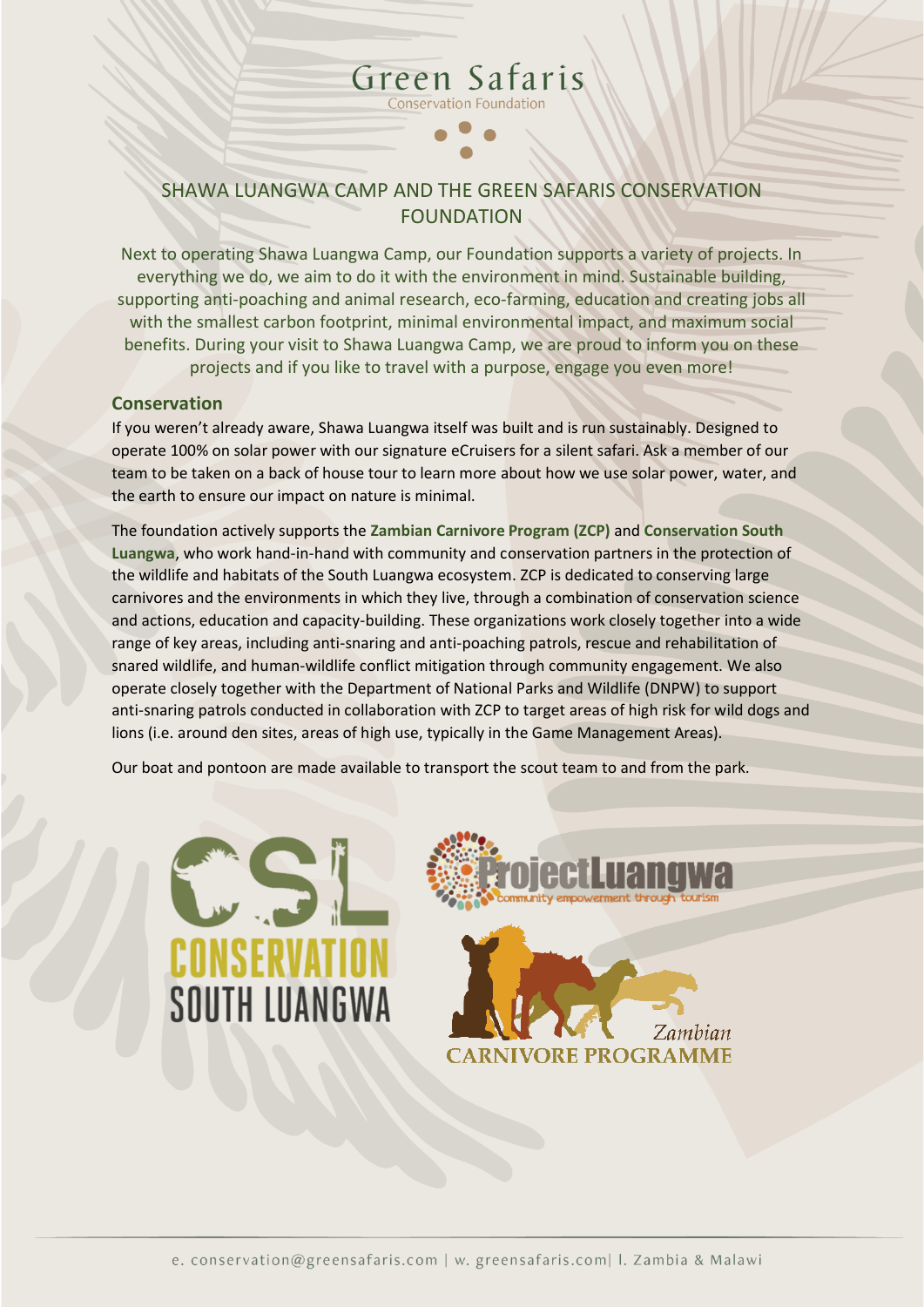## Green Safaris **Conservation Foundation**



#### **Community Development**

By choosing to spend your holiday here you are directly contributing to the local communities, habitat protection and conservation. We can't thank you enough! By staying at Shawa Luangwa camp, part of your accommodation costs go directly to support **Project Luangwa**, which in turn benefits the community through education, sponsorship, gender support and empowerment, and conserving wildlife and habitats. *We gladly organize a visit to their community center in Mfuwe, where you can purchase all kinds of beautifully made souvenirs by local artisans.* 

It is only through the symbiotic relationship of Tourism – Community – Conservation that all of this can happen. By visiting the valley, part of your trip is directly benefitting the community, which empowers them and reaffirms the need to protect our wildlife and eco-systems, which in turn is what keeps visitors coming back. Without this relationship, and without the support of our fabulous member lodges and donors, we could not carry out all of our vital work.

#### **Want to contribute?**

Upon your arrival at Shawa, you have been handed out a durable water-bottle, as we want to avoid the use of single-use plastics. Should you decide to keep the bottle when you leave, you might appreciate that we charge 10 USD of which all proceeds are entirely dedicated to the abovementioned projects.

If you feel inclined to support our endeavours to empower the local communities and safeguard our surrounding nature even more, please donate to the Green Safaris Foundation Fund, as follows:

**Green Safaris Conservation Foundation NL30RABO 0322 3912 37 BIC: RABONL2U**

If you want us to use the funds for something specific, be sure to mention this and we will direct your funds.

Warm regards,